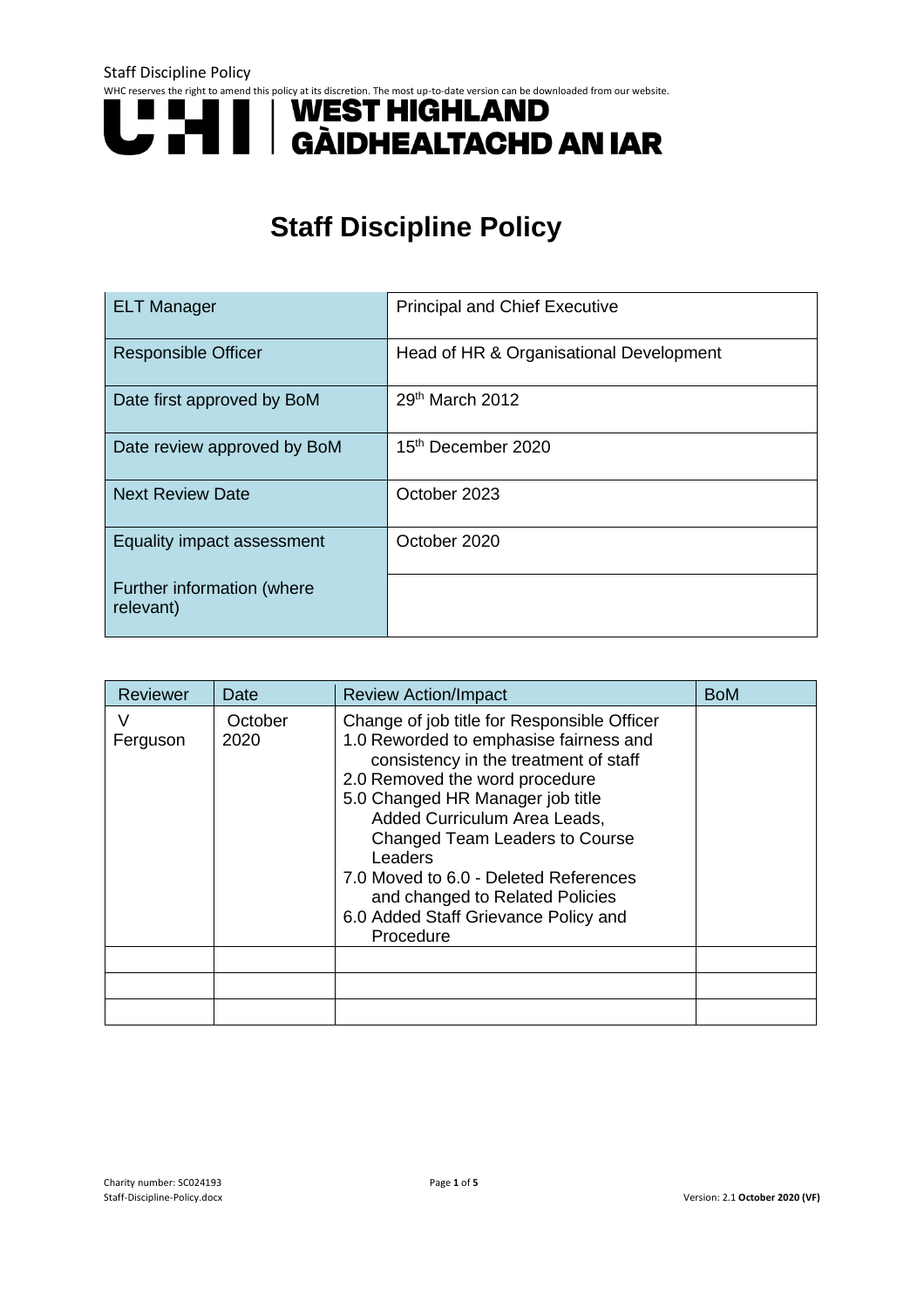# **Contents**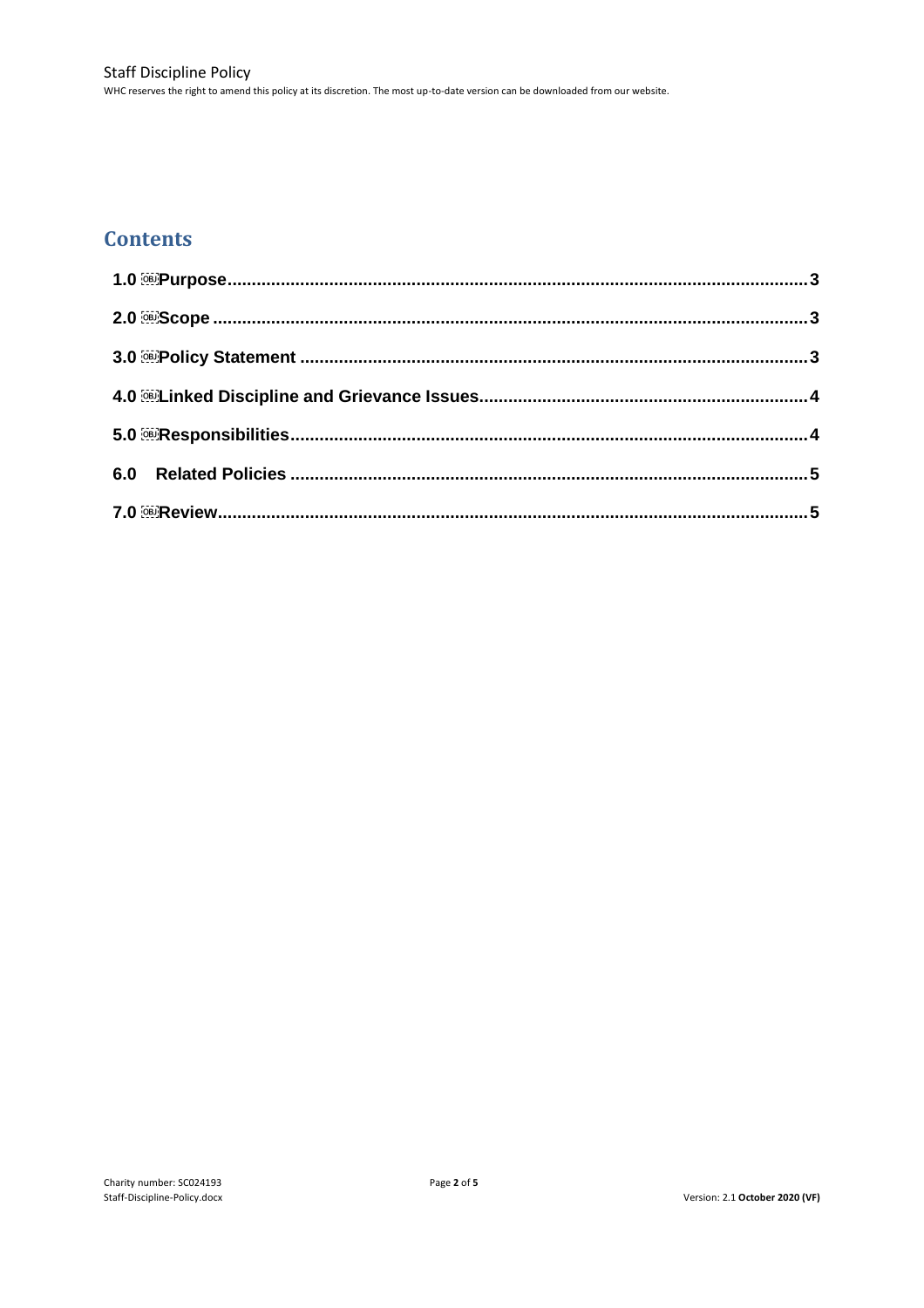WHC reserves the right to amend this policy at its discretion. The most up-to-date version can be downloaded from our website.

### <span id="page-2-0"></span>**1.0 Purpose**

West Highland College UHI recognises that it is the responsibility of all staff to ensure that acceptable levels of attendance, conduct, behaviour and performance are maintained at all times and to resolve any issues before reaching a formal stage. In doing so the disciplinary policy ensures that the College promote orderly employment relations as well as ensuring fairness and consistency in the treatment of staff.

The purpose of this policy and the related disciplinary procedures is to:

- address situations where the conduct or behaviour of a staff member falls below acceptable standards;
- provide a framework within which the resolution of disciplinary issues can be undertaken in a way which is designed to promote fairness in relation to the treatment of all staff;
- ensure that disciplinary issues are resolved as quickly as possible;
- identify those staff responsible for contributing to the effective development and maintenance of College discipline; and
- assist in the maintenance of order and the effective operation of the College.

### <span id="page-2-1"></span>**2.0 Scope**

This policy defines the framework within which disciplinary issues will be handled and resolved for all staff.

The discipline policy has been agreed following consultation with the college staff consultative group and will not be amended without further consultation taking place. The policy and procedure documents are statements of intent and are not intended to be contractually binding.

# <span id="page-2-2"></span>**3.0 Policy Statement**

The College seeks to ensure that any shortcomings in conduct will be dealt with fairly.

Individuals whose conduct is unsatisfactory will normally, in the first instance, be encouraged to improve, and supported in that process.

Individuals whose capability in undertaking the duties of their post is considered to be below requirements will normally be offered appropriate support and/or development opportunities to facilitate the required improvement in performance.

Where formal disciplinary action is initiated the matter will be dealt with in accordance with agreed procedures.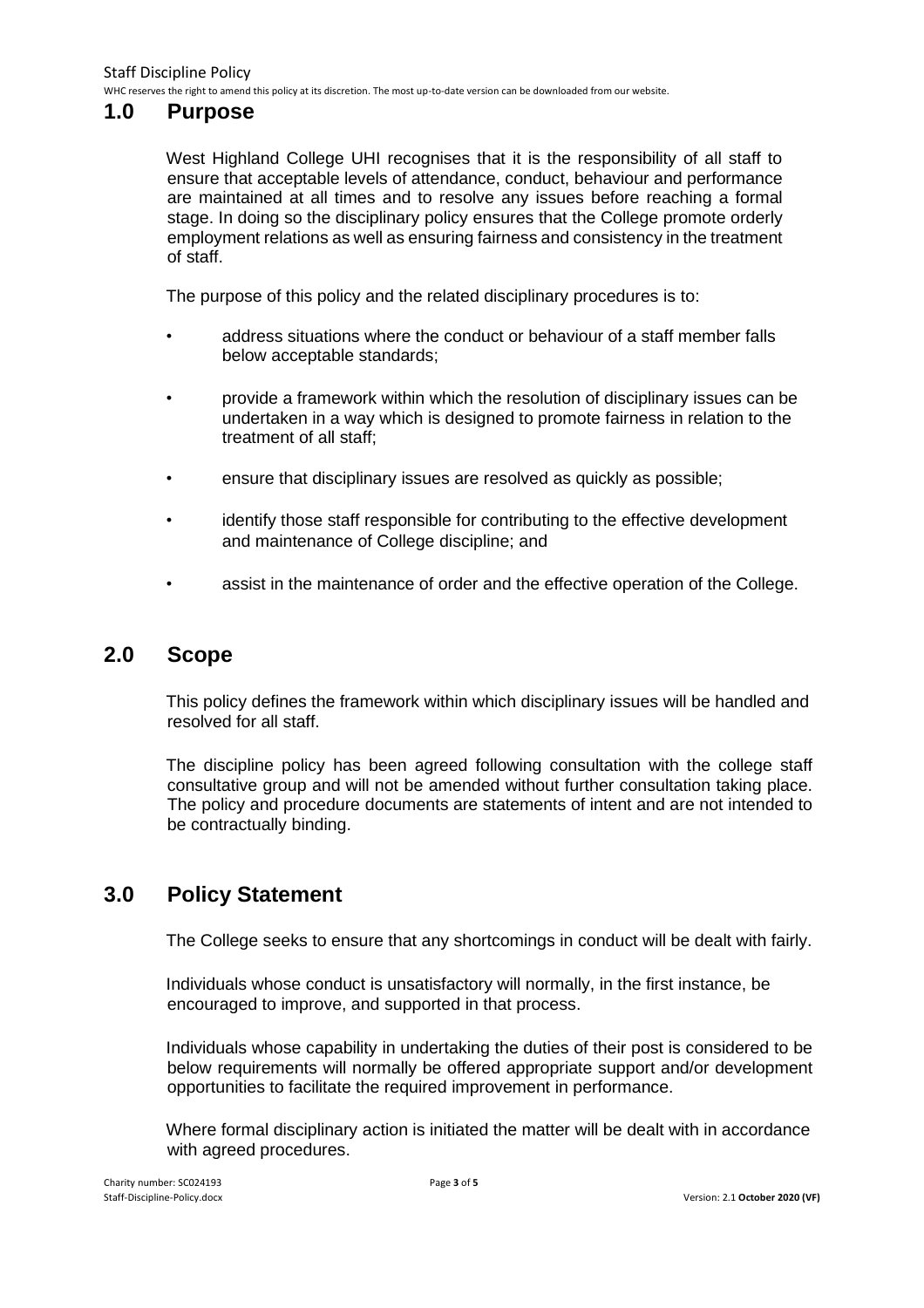WHC reserves the right to amend this policy at its discretion. The most up-to-date version can be downloaded from our website.

In instances where:

- an investigation is being undertaken;
- an investigation results in no action being taken; or
- a hearing determines that allegations are unsubstantiated;

the member of staff will not be subject to any detriment in treatment or status.

### <span id="page-3-0"></span>**4.0 Linked Discipline and Grievance Issues**

Where a grievance is raised by a member of staff in relation to disciplinary issues under investigation these may be considered through a joint disciplinary/grievance hearing process. In these circumstances the discipline and grievance procedures to be followed will be that considered most appropriate within the circumstances to allow a full and open hearing of all relevant points.

# <span id="page-3-1"></span>**5.0 Responsibilities**

All staff - have a formal responsibility to adhere to the requirements and guidelines of College policies, procedures, standards of service quality and recognised professional and behavioural standards.

The Executive Leadership Team and College Management Group - is responsible for approving and leading the implementation of this policy.

Head of HR & Organisational Development – is responsible for ensuring the proper application of the terms of this policy and procedure. This shall include the provision of relevant training and guidance to those investigating disciplinary allegations and to those conducting disciplinary hearings.

The HR Department – is responsible for the administration and co-ordination of disciplinary hearings and appeal hearings. They will also provide advice and support as appropriate during investigations and hearings.

All Managers, Curriculum Area Leads and Course Leaders - have a duty to ensure the development and maintenance of effective discipline in relation to all staffing matters within their area of responsibility.

The Investigating Officer – (the manager conducting an investigation), is responsible for ensuring and adequate and timely investigation into the matter. The Investigating Officer shall not have any function at any future disciplinary hearing other than presenting the facts of the investigation to that hearing.

Hearing Officers - Formal disciplinary hearings will be conducted by senior manager. Disciplinary hearings which may result in the termination of employment will be